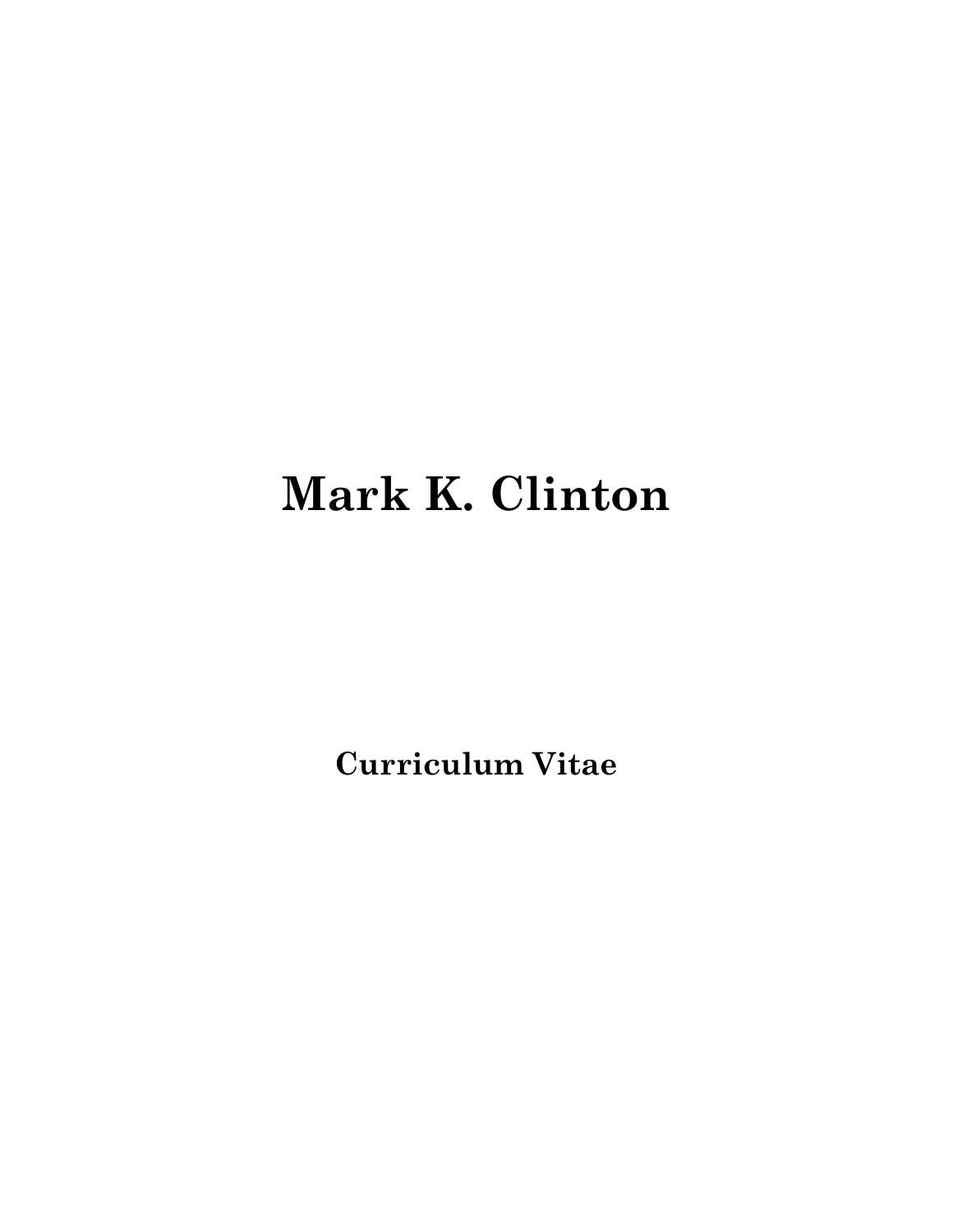## **EDUCATION**

| Doctor of Musical Arts, Rice University Shepherd School of Music<br>Major teacher: John Perry                                                        | 1986-1989        |
|------------------------------------------------------------------------------------------------------------------------------------------------------|------------------|
| <b>Master of Music, Peabody Conservatory of the Johns Hopkins University</b><br>Major teacher: Leon Fleisher                                         | 1984-1986        |
| Internationale Sommerakademie der Hochschule Mozarteum in Salzburg,<br>Austria                                                                       |                  |
| <b>Studies with Carlo Zecchi and Tatiana Nikolayeva</b>                                                                                              | 1980, 1981, 1983 |
| <b>Bachelor of Music, Peabody Conservatory of the Johns Hopkins University</b><br>Ranked first in class, prize for outstanding scholarship in theory |                  |
| Major teacher: Leon Fleisher                                                                                                                         | 1980-1984        |
|                                                                                                                                                      |                  |

**Peabody Conservatory of Music/Preparatory Division. Piano studies with Julian Martin. Theory and ear-training in the Musicianship program for young artists. 1972-1980**

## **TEACHING APPOINTMENTS**

| Keyboard Area Head, Hixson-Lied Professor of Piano<br>University of Nebraska at Lincoln                 | $2015$ -present |
|---------------------------------------------------------------------------------------------------------|-----------------|
| Co-chair of Piano Area, Hixson-Lied Professor of Piano<br>University of Nebraska at Lincoln             | 2014-2015       |
| Co-chair of Piano Area, Professor of Piano,<br>University of Nebraska at Lincoln                        | 2012-2015       |
| Co-chair of Piano Area, Associate Professor of Piano,<br>University of Nebraska at Lincoln              | 2001-2012       |
| Co-chair of Piano Division, Assistant Professor of Piano,<br>University of Nebraska at Lincoln          | 1995-2001       |
| Assistant Professor of Piano and Artist-in-Residence,<br>Missouri Southern University, Joplin, Missouri | 1992-1995       |
| <b>Faculty, Rice University, School of Continuing Studies</b>                                           | Summer 1993     |
| Artist-in-Residence, Aspen Institute, Queenstown, Maryland                                              | 1990-1992       |
| <b>Adjunct Professor of Piano, Salisbury University</b>                                                 | 1990-1992       |
| Artist-in-Residence, Salisbury University, Salisbury, Maryland                                          | 1989-1990       |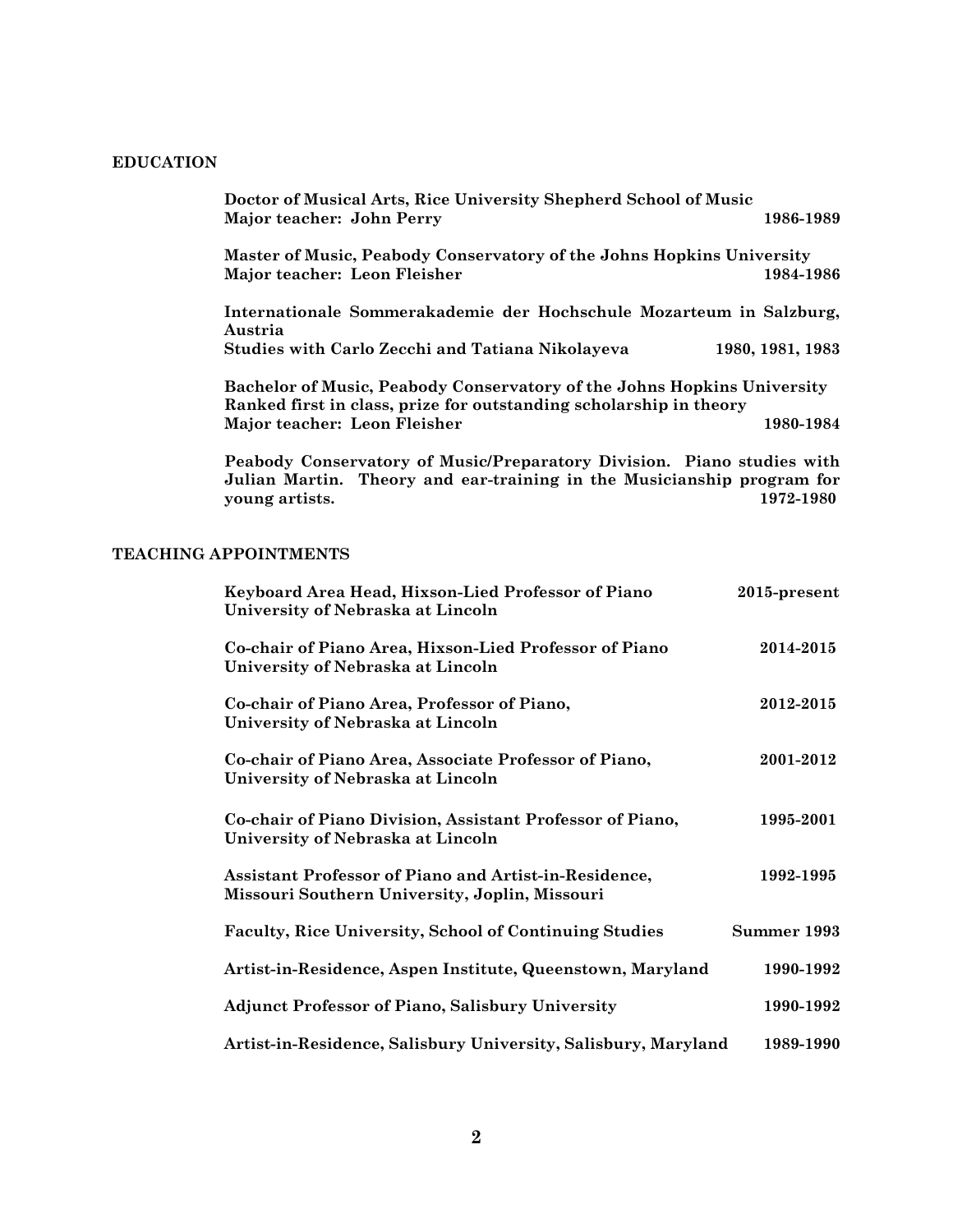## **UNIVERSITY COMMITTEES**

| <b>GKSOM Executive Committee</b>                                                                          | 2017-2019        |
|-----------------------------------------------------------------------------------------------------------|------------------|
| <b>Collaborative Piano Faculty Search Committee</b>                                                       | 2018-2019        |
| Piano Technician Search Committee                                                                         | 2017-2018        |
| UNL Academic Rights and Responsibilities Panel                                                            | 2012-2017        |
| <b>GKSOM Graduate Curriculum Committee</b>                                                                | 2014-2015        |
| <b>GKSOM Graduate Curriculum Committee</b>                                                                | 2008-2011        |
| UNL Advisory Committee on Study Abroad Programs<br>(representing the College of Fine and Performing Arts) | 2005-2008        |
| <b>GKSOM Organ Search Committee (scribe)</b>                                                              | 2005-2006        |
| <b>GKSOM Director Search Committee</b>                                                                    | 2001-2002        |
| <b>GKSOM Search Committee for Piano</b><br><b>Pedagogy Faculty (chair)</b>                                | 2000-2001        |
| <b>GKSOM Undergraduate Curriculum Committee</b>                                                           | 1997-2005        |
| <b>GKSOM Graduate Task Force</b>                                                                          | 1997-1999        |
| <b>GKSOM Undergraduate Committee for NASM re-accreditation</b>                                            | <b>Fall 1997</b> |

# **MUSIC FESTIVALS**

| <b>Meadowlark Music Festival</b>                                                                            |  | 2019                                           |  |
|-------------------------------------------------------------------------------------------------------------|--|------------------------------------------------|--|
| Performance ("Wine, Women, and Song") with former Metropolitan Opera<br>mezzo-soprano Kitt Reuter-Foss      |  |                                                |  |
| Illinois Chamber Music Festival<br><b>Bloomington, Illinois</b><br><b>Artist Faculty</b>                    |  | 2006, 2007, 2009, 2010, 2011, 2012, 2014, 2016 |  |
| Meadowlark Music Festival<br>Performances with violinist Anna Vayman and cellist Peter Opie                 |  | 2015                                           |  |
|                                                                                                             |  |                                                |  |
| <b>Seattle International Piano Festival and Competition</b><br>Guest Artist/Teacher<br>Chairman of the Jury |  | 2008, 2011, 2013, 2015                         |  |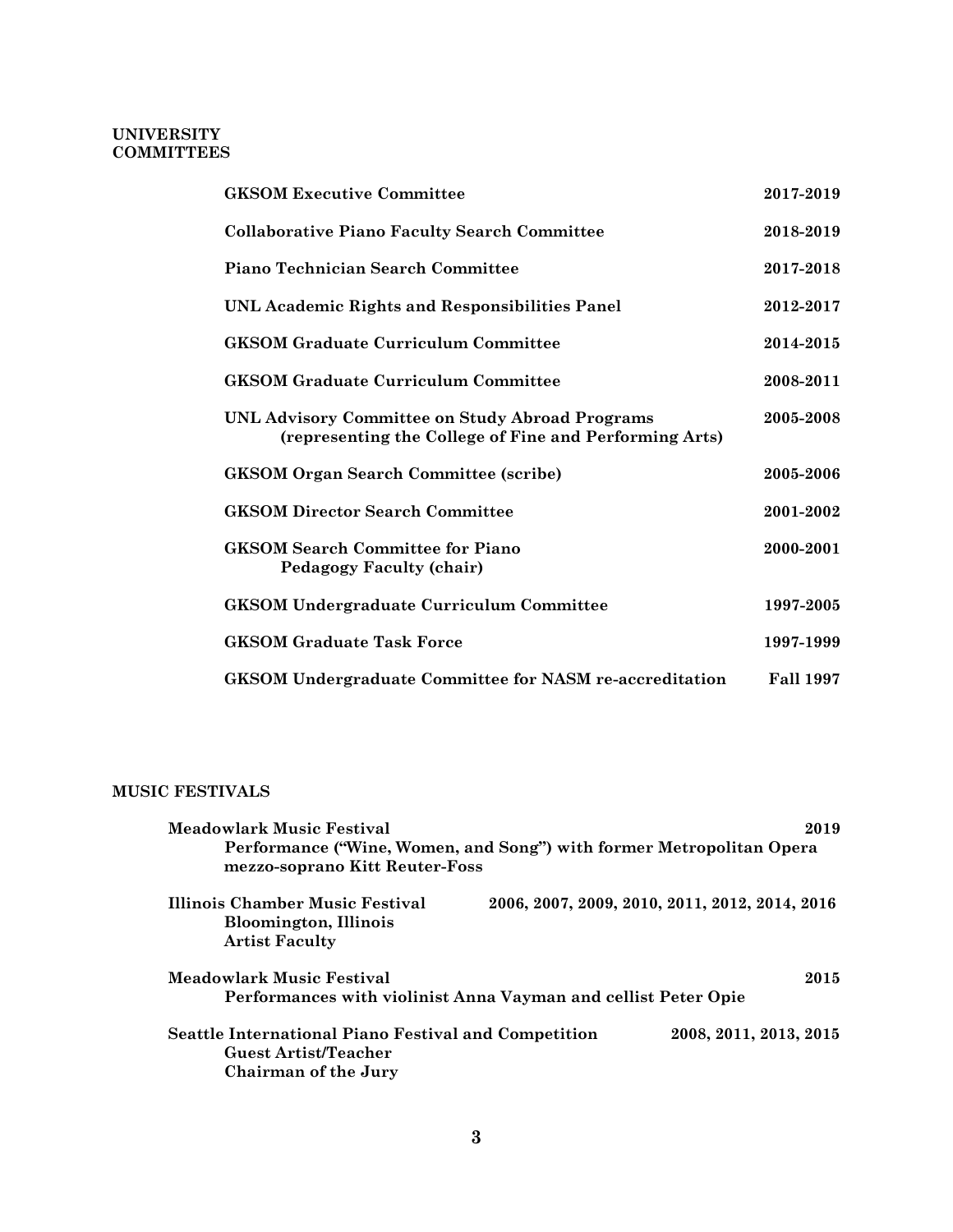| <b>International Chamber Music Festival</b><br>Kyustendil, Bulgaria | 2013, 2014 |
|---------------------------------------------------------------------|------------|
| <b>SIPF Bach Festival</b>                                           | 2012       |
| Seattle, Washington                                                 |            |
| Guest adjudicator                                                   |            |
| Ameropa International Chamber Music Festival                        | 2005-2007  |
| Prague, Czech Republic                                              | 2001-2003  |
| <b>Artist Faculty</b>                                               |            |
| <b>Brevard Music Center—Institute and Festival</b>                  | 1997       |
| Brevard, North Carolina                                             |            |
| <b>Guest Artist/Teacher</b>                                         |            |

# **RECITALS AND ORCHESTRAL PERFORMANCES (selected list)**

| 2019 | Guest artist recital with cellist Karen Becker ("Make Love, Not War"),<br>featuring works by Beethoven, Martinů, and Bridge, University of<br>Kansas Swarthout Recital Hall, Lawrence, KS (November 2019)<br>UNL Faculty Recital with cellist Karen Becker ("Make Love, Not War"),<br>featuring works by Beethoven, Martinů, and Bridge, Kimball Recital<br>Hall, Lincoln, NE (November 2019) |
|------|-----------------------------------------------------------------------------------------------------------------------------------------------------------------------------------------------------------------------------------------------------------------------------------------------------------------------------------------------------------------------------------------------|
|      | Guest Artist Recital with the Amicitia Duo (Diane Barger and Denise Gainey,<br>clarinets), featuring works by Mangani, Cohen, Ciesla, and McAllister,<br>University of Denver Hamilton Recital Hall, Denver, CO (September<br>2019)                                                                                                                                                           |
|      | UNL Faculty Recital with the Amicitia Duo (Diane Barger and Denise Gainey,<br>clarinets), featuring works by Mangani, Cohen, Ciesla, and McAllister,<br>Kimball Recital Hall, Lincoln, NE (September 2019)                                                                                                                                                                                    |
|      | The Meadowlark Music Festival, performance with former Metropolitan Opera<br>mezzo-soprano Kitt Reuter-Foss featuring works by Bernstein, Saint-<br>Saëns, Sondheim, Mozart, Bizet, Webber, and Massenet (July 2019)                                                                                                                                                                          |
| 2018 | Guest soloist with the Lincoln Symphony Orchestra, Beethoven Piano<br>Concerto No. 4, Lied Center for the Performing Arts, Lincoln, NE<br>(November 2018)                                                                                                                                                                                                                                     |
|      | California Premiere of Sonata for Viola and Piano by Ernest Gold with violist<br>Clark Potter, American Viola Society Festival, Colburn School of Music<br>Thayer Hall, Los Angeles, CA (June 2018)                                                                                                                                                                                           |
|      | Guest soloist with the Chiara String Quartet, Dvorak Piano Quintet in A<br>major, "Prague Spring 50 Gala Concert, Kimball Recital Hall, Lincoln,<br><b>NE</b> (April 2018)                                                                                                                                                                                                                    |
| 2017 | Guest Chamber Recital ("Chamber Music by Two, Three, and Four") featuring<br>works by Mozart (Piano Trio K. 548), Ravel (Sonata No. 2 for Violin and<br>Piano), and Brahms (C minor Piano Quartet), Hope College Miller<br>Center for Musical Arts, Holland, MI (October 2017)                                                                                                                |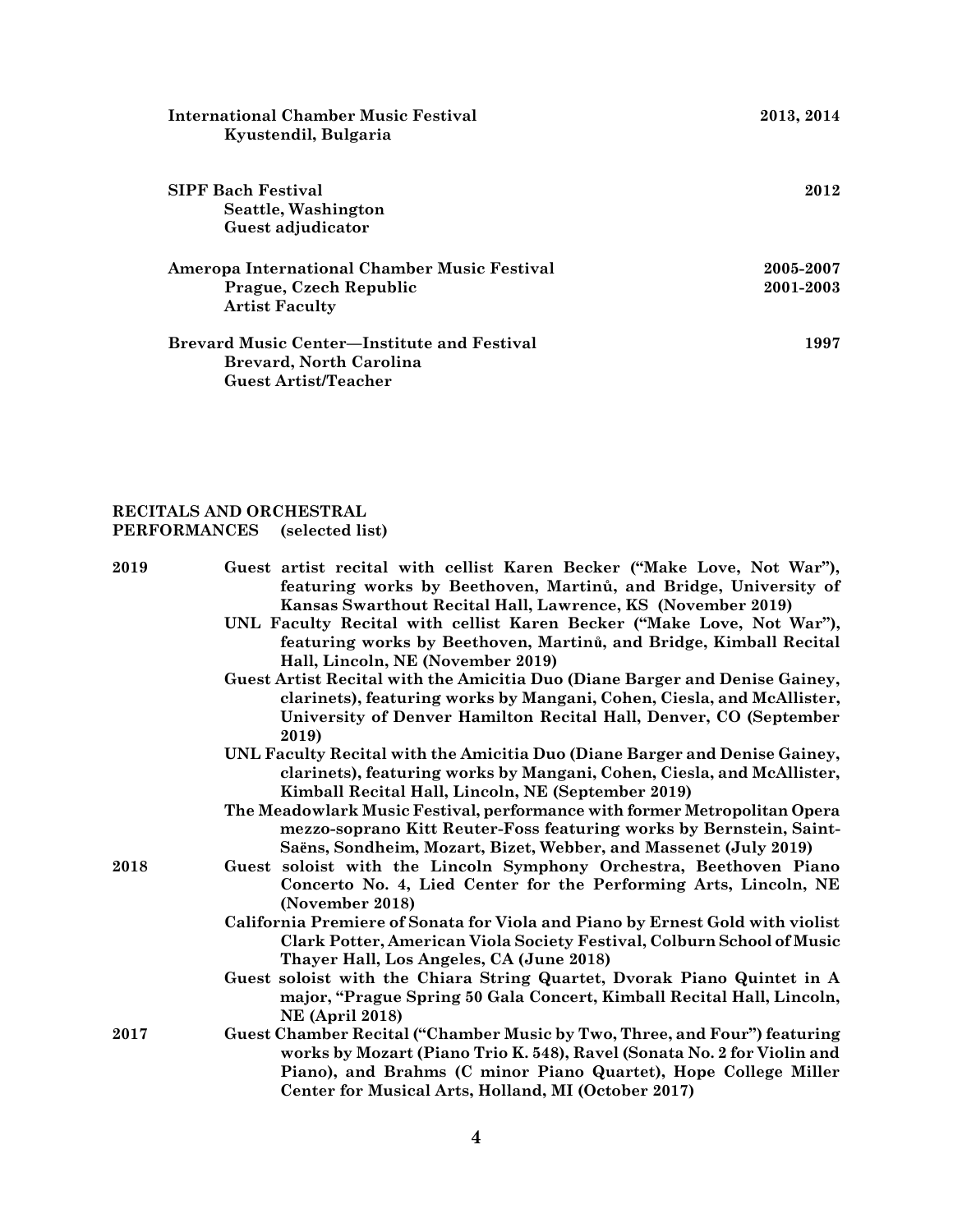- **Guest Artist Recital with the Amicitia Duo (Diane Barger and Denise Gainey, clarinets), featuring works by Mendelssohn, Cohen, Kohan, Price, and McAllister, University of Iowa Voxman Recital Hall, Iowa City, IA (September 2017)**
- **Guest Artist Recital with the Amicitia Duo (Diane Barger and Denise Gainey, clarinets), featuring works by Mendelssohn, Cohen, Kohan, Price, and McAllister, Truman State University Parrish Performance Hall, Kirksville, MO (September 2017)**
- **Guest Artist Recital with the Amicitia Duo (Diane Barger and Denise Gainey, clarinets), featuring works by Mendelssohn, Cohen, Kohan, Price, and McAllister, UMKC White Recital Hall, Kansas City, MO (September 2017)**
- **Guest Artist Recital with the Amicitia Duo (Diane Barger and Denise Gainey, clarinets), featuring works by Mendelssohn, Cohen, Kohan, Price, and McAllister, Kansas State University Kirmser Hall, Manhattan, KS (September 2017)**
- **UNL Faculty Recital with the Amicitia Duo (Diane Barger and Denise Gainey, clarinets), featuring works by Mendelssohn, Cohen, Kohan, Price, and McAllister, Kimball Recital Hall, Lincoln, NE (September 2017)**
- **UNL Faculty Recital with violist Clark Potter, Sonata for Viola and Piano (World Premiere) by Ernest Gold, (April 2017)**
- **Guest soloist with Nebraska Chamber Players (20th Anniversary Celebration), Amy Beach Piano Quintet in F-sharp minor, NET Studios, Lincoln, NE (March/April 2017)**
- **UNL Faculty Recital ("A Major Recital") featuring Sonata in A major (D. 959) by Schubert and Sonata No. 6 in A major by Prokofiev, Kimball Recital Hall, Lincoln, NE (January 2017)**
- **2016 Steinway Piano Dedication Recital (with Clark Potter, viola, Diane Barger, clarinet, and Karen Becker, cello). Program featuring chamber works by Mozart, Joplin, Brahms, Cassado, and Kovacs, along with solo piano works by Chopin, Debussy, and Schumann/Liszt. The Landing, Lincoln, NE (November 2016)**
	- **International Clarinet Association "ClarinetFest 2016" ICA Board Recital with the Amicitia Duo (Diane Barger and Denise Gainey, clarinets), Sonata for Two Clarinets and Piano by Gary Schocker, Crafton Preyer Theatre, Lawrence, KS (August 2016)**
	- **The Illinois Chamber Music Festival, multiple performances featuring chamber works by Brahms (B major Piano Trio, F major Cello Sonata, F minor Piano Quintet), Presser Hall, Bloomington, IL (July 2016)**
	- **Guest Soloist with the Nebraska Chamber Players, Amy Beach Piano Quintet in F-sharp minor, Concerts on the Creek, Cambridge, NE (June 2016)**
	- **Guest Artist Recital with the Amicitia Duo (Diane Barger and Denise Gainey, clarinets), featuring works by Mendelssohn, Schocker, Krommer, and Ponchielli, Wichita State University, Wiedmann Hall, Wichita, KS (March 2016)**
	- **Guest Artist Recital with the Amicitia Duo (Diane Barger and Denise Gainey, clarinets), featuring works by Mendelssohn, Schocker, Krommer, and Ponchielli, Emporia State University, Heath Recital Hall, Emporia, KS (March 2016)**
	- **Guest Artist Recital with the Amicitia Duo (Diane Barger and Denise Gainey, clarinets), featuring works by Mendelssohn, Schocker, Krommer, and Ponchielli, University of Kansas, Swarthout Recital Hall, Lawrence, KS (March 2016)**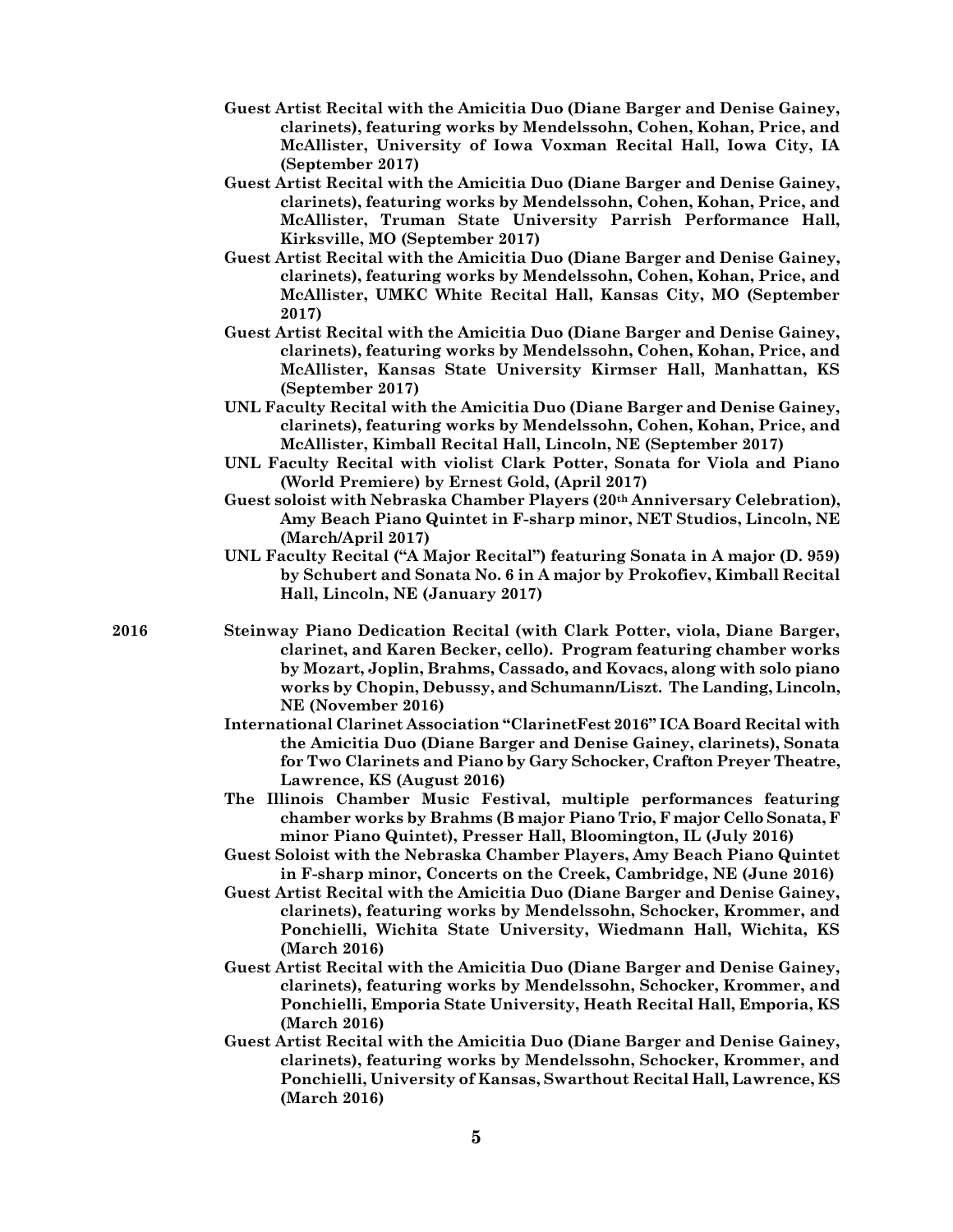|      | UNL Faculty Recital with violist Clark Potter, performing the Trio for Viola,<br>Alto Saxophone and Piano by Russell Peterson (January 2016)                                 |
|------|------------------------------------------------------------------------------------------------------------------------------------------------------------------------------|
| 2015 | UNL Faculty Recital with cellist Karen Becker, featuring works by Muczynksi<br>and Brahms, Westbrook Recital Hall, Lincoln, NE (November 2015)                               |
|      | Guest Soloist with the Chiara String Quartet, Brahms Piano Quintet in F<br>minor, Kimball Recital Hall, Lincoln, NE (October 2015)                                           |
|      | The Ballew Concert in the Cecil B Day Chapel, State Botanical Garden of<br>Georgia, Athens, GA (October 2015)                                                                |
|      | UNL Faculty Recital ("Postcards from Vienna") featuring works by Schubert,<br>Schoenberg, and Brahms, Kimball Recital Hall, Lincoln, NE (September<br>2015)                  |
|      | Guest Artist Recital with clarinetist Frank Kowalsky, featuring works by<br>Milhaud, Debussy, Mendelssohn, and Guastavino, Kimball Recital Hall,<br>Lincoln, NE (April 2015) |
|      | UNL Faculty Recital with saxophonist Paul Haar, performing the Trio after<br>Brahms in G minor by David DeBoor Canfield, Westbrook Recital Hall,<br>Lincoln, NE (April 2015) |
|      | UNL Faculty Recital with violist Jonah Sirota, featuring the "Arpeggione"<br>Sonata and the "Trout" Quintet by Schubert, Westbrook Recital Hall,<br>Lincoln, NE (March 2015) |
|      | UNL Faculty Recital with flutist John Bailey, Kimball Recital Hall, Lincoln, NE<br>(February 2015)                                                                           |
|      | UNL Faculty Recital (Barger/McCray/Clinton Trio), featuring works by<br>Hurlstone, Bruch, Muczynski, and Douglas, Kimball Recital Hall,<br>Lincoln, NE (January 2015)        |
|      |                                                                                                                                                                              |

- **2014 UNL Faculty Recital ("The Poetry and Passion of the Piano), featuring works by Schumann, Beethoven, Chopin, Brahms, and Sibelius, Kimball Recital Hall, Lincoln, NE (September 2014)**
	- **Mackinac Island Community Foundation Series with the Montecristo Piano Quartet, featuring works by Suk, Babajanian, and Richard Strauss, Ste. Anne's Catholic Church, Mackinac Island, MI (August 2014)**
	- **Chamber Recital with the Montecristo Piano Quartet, featuring works by Suk, Babajanian, and Richard Strauss, Pillar Church, Holland, MI (August 2014)**
	- **The Illinois Chamber Music Festival, performances featuring the Suk Piano Trio, Ravel G major Sonata for Violin and Piano, and Richard Strauss Piano Quartet, Presser Hall, Bloomington, IL (July 2014)**
	- **Union of Bulgarian Composers with the Montecristo Piano Quartet, featuring works by Suk, Babajanian, and Brahms, Philip Koutev Hall, Sofia, Bulgaria (May 2014)**
	- **International Chamber Music Festival in Kyustendil (Bulgaria) with the Montecristo Piano Quartet, featuring works by Suk, Babajanian, and Brahms, Bratstvo Cultural Center, Kyustendil, Bulgaria (May 2014)**
	- **International Artist Series (along with violinist Mihai Craioveanu) at the Felicja Blumental Center, featuring solo piano works by Beethoven and Chopin and violin/piano works by Mozart, Ben-Haim, Vieuxtemps, Gade, and Ravel, Tel Aviv, Israel (May 2014)**
	- **Guest Artist Recital (along with violinist Mihai Craioveanu) at the Or Yehuda Conservatory, featuring solo piano works by Beethoven and Chopin and violin/piano works by Mozart, Ben-Haim, Vieuxtemps, Gade, and**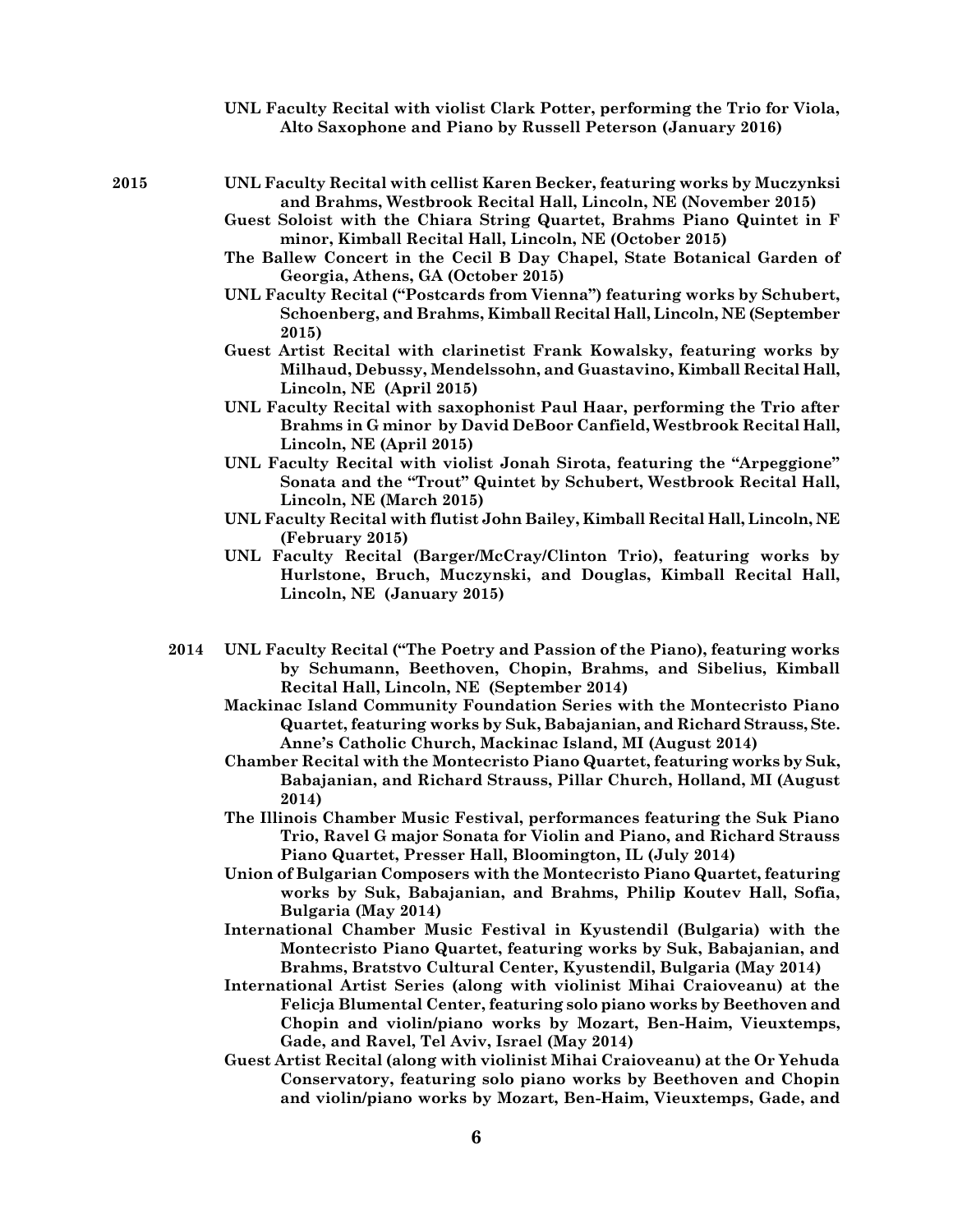**Ravel, Or-Yehuda, Israel (April 2014)**

- **Chamber Recital with the Montecristo Piano Quartet, featuring works by Suk, Babajanian, and Brahms, Free@3 Series, First Reformed Church, Holland, MI (March 2014)**
- **Chamber Recital with the Montecristo Piano Quartet, featuring works by Suk, Babajanian, and Brahms, Illinois Wesleyan University, Presser Hall, Bloomington, IL (March 2014)**
- **Chamber Recital with the Montecristo Piano Quartet, featuring works by Suk, Babajanian, and Brahms, the Mennonite Church of Normal (IL), February 2014**
- **Solo Recital for the 157th Annual Communication of the Grand Lodge of Masons of Nebraska, featuring works by Bach, Chopin, Schumann, and Sibelius, Younes Conference Center Ball Room, Kearney, NE (February 2014)**
- **2013 Solo recital for the Black and White Ball (sponsored by the Naphis Chapter Daughters of the Nile), featuring works by Bach, Chopin, Schumann, Liszt, and Debussy, Sesostris Shrine Center Ballroom, Lincoln, NE (November 2013)**
	- **Benefit performance for Lincoln's Symphony Orchestra sponsored by Immanuel Health Care (piano solo, duo, and chamber works) with clarinetist Diane Barger, violist Clark Potter, and pianist Edward Polochick, The Landing at Williamsburg, Lincoln, NE (November 2013)**
	- **Collaborative performance with soprano Charity Tillemann-Dick at the Madonna Rehabilitation Hospital's 2013 GOAL Awards, Cornhusker Hotel Ballroom, Lincoln, NE (October 2013) UNL Faculty Recital with clarinetist Diane Barger, Kimball Recital**

**Hall, Lincoln, NE (September 2013)**

- **International Chamber Music Festival in Kyustendil, Bulgaria. Performances in Sofia, Blagoevgrad, Pernik, and Kyustendil, Bulgaria featuring the Mozart "Kegelstatt" Trio, Brahms C major Piano Trio, Brahms F minor Clarinet Sonata, Mendelssohn Concert Piece in F minor (May 2013)**
- **Midwest Clarifest Host Recital with clarinetist Diane Barger, Kimball Recital Hall, Lincoln, NE (April 2013)**
- **Guest soloist with the Chiara String Quartet, Dvorak Piano Quintet in A major, Kimball Recital Hall, Lincoln, NE (March 2013)**
- **Collaborative Host Recital at Flute Festival Day 2013, with flutist John Bailey, Kimball Recital Hall, Lincoln, NE (March 2013)**
- **Guest soloist with the UNL Symphonic Band, Liszt Totentanz, Kimball Recital Hall, Lincoln, NE (March 2013)**
- **UNL Faculty Recital with flutist John Bailey, Kimball Recital Hall, Lincoln, NE (January 2013)**
- **2012 UNL Faculty Recital ("McAllister Madness") with clarinetist Diane Barger, Kimball Recital Hall, Lincoln, NE (November 2012)**
	- **Guest artist recital, Monmouth College Dahl Chapel, Monmouth, IL, solo recital of works by Scarlatti, Beethoven, Schoenberg, and Brahms (October 2012)**
	- **Collaborative Recital with clarinetist Antonio Tinelli, International Clarinet Association ClarinetFest® 2012 (including the U.S. premiere of Angelo Inglese's** *Scherzo Fantastico***), Lied Center for the Performing Arts, Lincoln, NE (August 2012)**
	- **Multiple collaborative performances in conjunction with the ICA**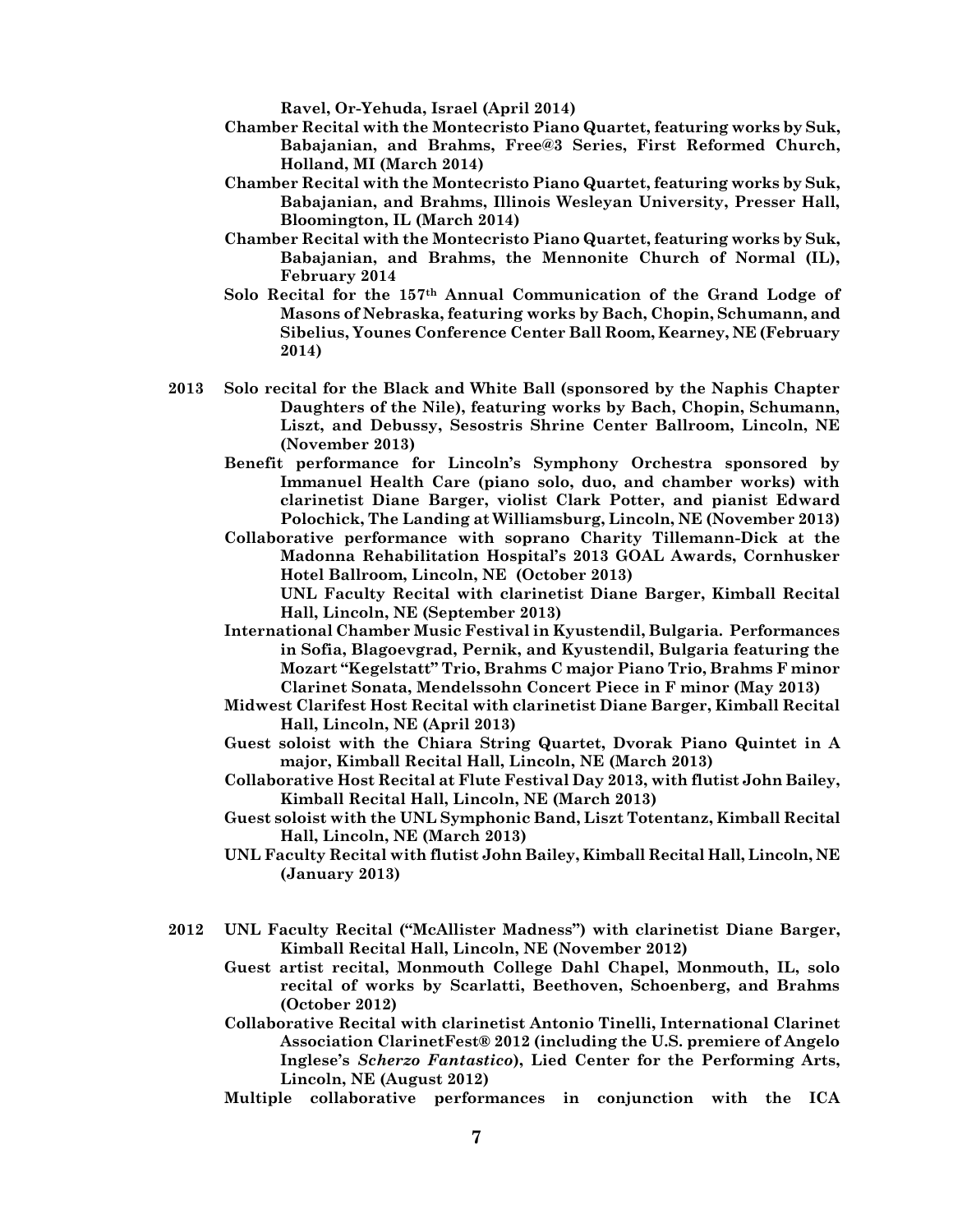**ClarinetFest® 2012, Kimball Recital Hall, Lincoln, NE (August 2012)**

- **The Illinois Chamber Music Festival, performances featuring the Mozart Trio in C major (K. 548), Schumann Piano Quartet in E-flat major, Suk Piano Trio in A minor, Brahms Piano Trio in C major, and Mozart Piano Quartet in G minor, Presser Hall, Bloomington, IL (July 2012)**
- **"An Evening with Maestro Polochick and Friends" benefit for Lincoln's Symphony Orchestra, performances of** *Suite Cantando* **by Bill Douglas (with clarinetist Diane Barger and bassoonist Jeffrey McCray), Dvorak Slavonic Dance #7 in C Major and Brahms Hungarian Dance #5 in Fsharp minor (with pianist Edward Polochick) (May 2012)**
- **Guest artist performance at the American Liszt Society Festival, Liszt's solo piano transcription of the "Scene aux Champs" from Berlioz'** *Symphonie Fantastique***, Beall Hall, Eugene, OR (May 2012)**
- **Guest soloist with the Moran Woodwind Quintet, Poulenc Sextet for Piano and Winds, Kimball Recital Hall, Lincoln, NE (April 2012)**
- **St. John's Music Series in Bloomington, IL with the Montecristo Piano Quartet, performances of the Mozart Piano Trio in C major, the Schumann Piano Quartet in E-flat major, and the Brahms Piano Quartet in C minor (April 2012)**
- **First Presbyterian Church Fairbury Music Series (Fairbury, IL) with the Montecristo Piano Quartet featuring works by Mozart, Schumann, and Brahms (April 2012)**
- **Guest soloist with the Moran Quintet on their 2012 Spring Tour, performances and masterclasses at the University of Oklahoma and Northeastern State University (March 2012)**
- **Guest soloist with the Lincoln Symphony Orchestra, Beethoven Piano Concerto No. 5 ("Emperor"), Lied Center for the Performing Arts, Lincoln, NE (February 2012)**
- **Performance for the Installation of Officers of the Grand Lodge of Masons of Nebraska, including prelude, postlude, and special music during the installation ceremony, Elkhorn, NE (February 2012)**
- **UNL Faculty Recital with John Bailey, flute, Kimball Recital Hall, Lincoln, NE (January 2012)**
- **2011 Vivace Concert Series in Farmington Hills, MI with the Montecristo Piano Quartet, performances of Schumann Piano Quartet in E-flat major, Brahms C minor Piano Quartet, and Mozart Piano Trio in C major K. 548 (November 2011)**
	- **"Free at Three" Concert Series in Holland, MI with the Montecristo Piano Quartet, performances of Schumann Piano Quartet in E-flat major, Brahms C minor Piano Quartet, and Mozart Piano Trio in C major K. 548 (November 2011)**
	- **The Illinois Chamber Music Festival, Bloomington, IL, performances featuring the Dvorak Piano Quintet (with the Arianna String Quartet), Brahms C minor Piano Quartet, and the Shostakovich Piano Trio No. 1 (July 2011)**
	- **"An Evening with Maestro Polochick and Friends" benefit for Lincoln's Symphony Orchestra, performances of the Schubert F minor Fantasy for piano four-hands (with pianist Edward Polochick) and Shalom Alechem, Rov Feidman (with clarinetist Diane Barger) (May 2011)**
	- **Chamber Music Recital with Trio Nuovo (violinist Anton Miller and cellist Karen Becker) sponsored by the Friends of Sheldon Chamber Music Series, featuring the Shostakovich Piano Trio No. 1, the Arensky Piano Trio in D minor, and the Chausson Piano Trio in G minor, Sheldon Art**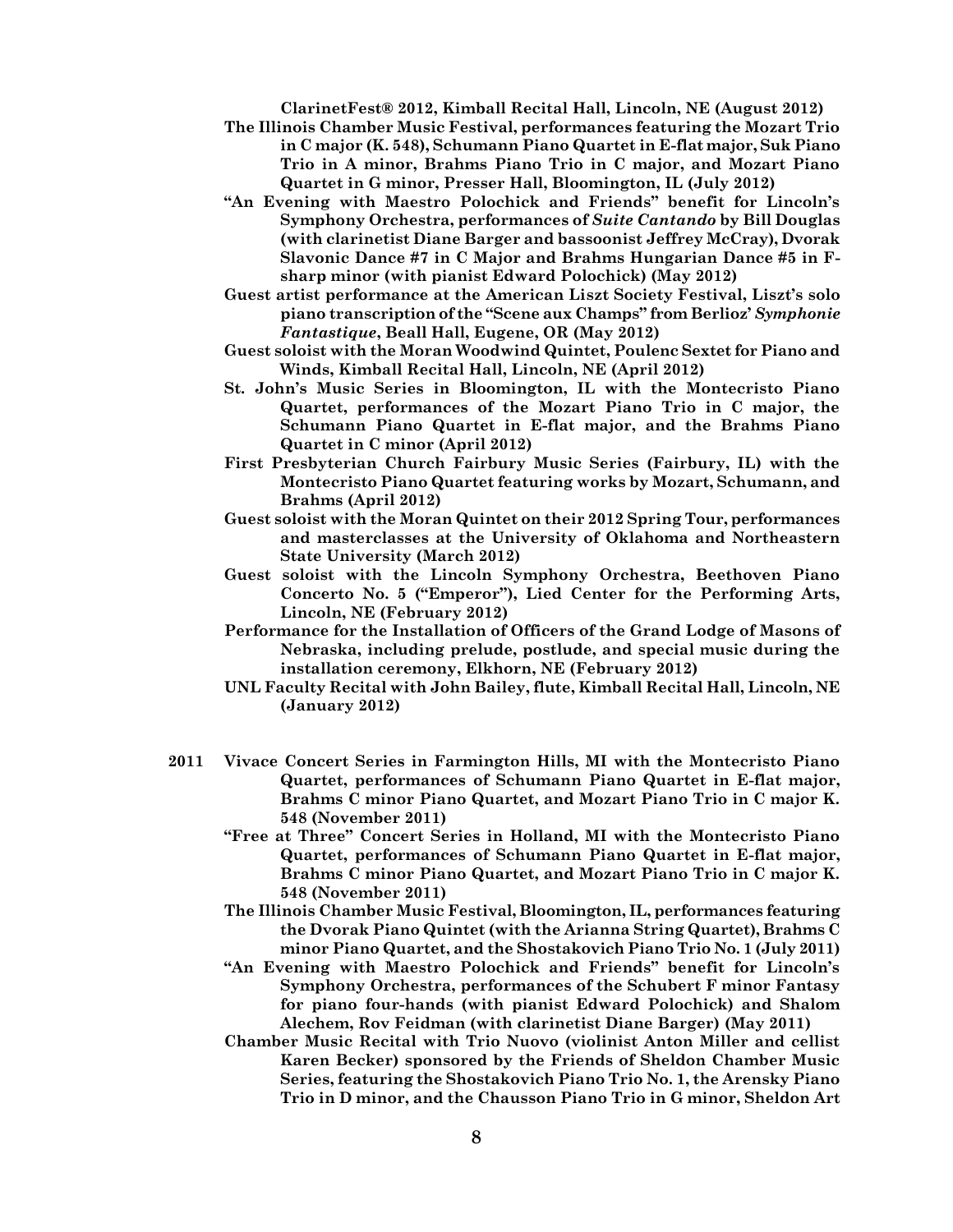**Museum, Lincoln, NE (March 2011)**

- **2010 "Change for the Troops" Benefit Chamber Recital (with Diane Barger, clarinet; Clark Potter, viola; Jeff McCray, bassoon), sponsored by the Grand Lodge of Masons of Nebraska, New Masonic Temple, Lincoln, NE (November 2010)**
	- **Fall Benefit Concert for the Illinois Chamber Music Festival (solo and chamber performances), First Christian Church, Bloomington, IL (October 2010)**
	- **Robert Schumann Commemorative Concert (solo and chamber performances), Dimnent Chapel, Hope College, Holland, MI (October 2010)**
	- **Collaborative Recital with violinist Julieta Mihai, Moses Montefiore Temple, Bloomington, IL (July 2010)**
	- **The Illinois Chamber Music Festival, Bloomington, IL, performances featuring the Chopin Ballade No. 4 in f minor, the Schumann Piano Quartet, and the Schumann Piano Trio No. 1 in d minor (June/July 2010)**
	- **"Change for the Troops" Benefit Piano Recital, sponsored by the Grand Lodge of Masons of Nebraska, Western Nebraska Community College, Scottsbluff, NE (May 2010)**
	- **Solo Recital celebrating the 200th Anniversary of the Maryland Bible Society, Severna Park United Methodist Church, Severna Park, MD (May 2010)**
	- **Faculty Trio Recital (Diane Barger, clarinet; Jeff McCray, bassoon; Mark Clinton, piano), Kimball Recital Hall, Lincoln, NE (April 2010)**
	- **American Liszt Society 2010 Festival, Gala Opening Concert, Chopin Ballade No. 4 in f minor, Kimball Recital Hall, Lincoln, NE (April 2010)**
	- **"Music by Masonic Composers," solo recital for the 2010 Grand Lodge of Nebraska Annual Communication, Hastings, NE (February 2010)**
	- **UNL Faculty Recital with John Bailey, flute, Kimball Recital Hall, Lincoln, NE (January 2010)**
- **2009 Guest soloist with the Prince George's Philharmonic, Ravel G Major Concerto, Performing Arts Center, Bowie, MD (November 2009)**
	- **Guest soloist with the UNL Symphony Orchestra, Grieg Piano Concerto, Scottish Rite Temple, Omaha, NE (October 2009)**
	- **UNL Piano Faculty Haydn Festival Recital, Haydn Sonata in E-flat Hob. XVI:52, Kimball Recital Hall, Lincoln, NE (October 2009)**
	- **Collaborative Recital with Diane Barger, clarinet and Susan Levine, choreography, Lyte Auditorium, Millersville, PA (September 2009)**
	- **The Illinois Chamber Music Festival, Bloomington, IL, performances featuring the Arensky Piano Quintet and the Brahms B Major Piano Trio (June/July 2009)**
	- **Chamber Music Recital with Trio Nuovo (violinist Anton Miller and cellist Karen Becker), fund raiser for the Lincoln Symphony Orchestra (May 2009)**
	- **Midwest Clarifest Guest Artist Recital with clarinetist John Masserini, Kimball Recital Hall, Lincoln, NE (March 2009)**
	- **Mendelssohn Chamber Festival Recital, Sonata in C minor for Viola and Piano with violist Clark Potter, Kimball Recital Hall, Lincoln, NE (February 2009)**
	- **UNL Faculty Recital with John Bailey, flute, Kimball Recital Hall, Lincoln, NE (January 2009)**
- **2008 UNL Faculty Recital with Diane Barger, clarinet, Kimball Recital Hall, Lincoln, NE (October 2008)**
	- **Solo Recital, Steinway Hall Rotunda, New York, NY (September 2008)**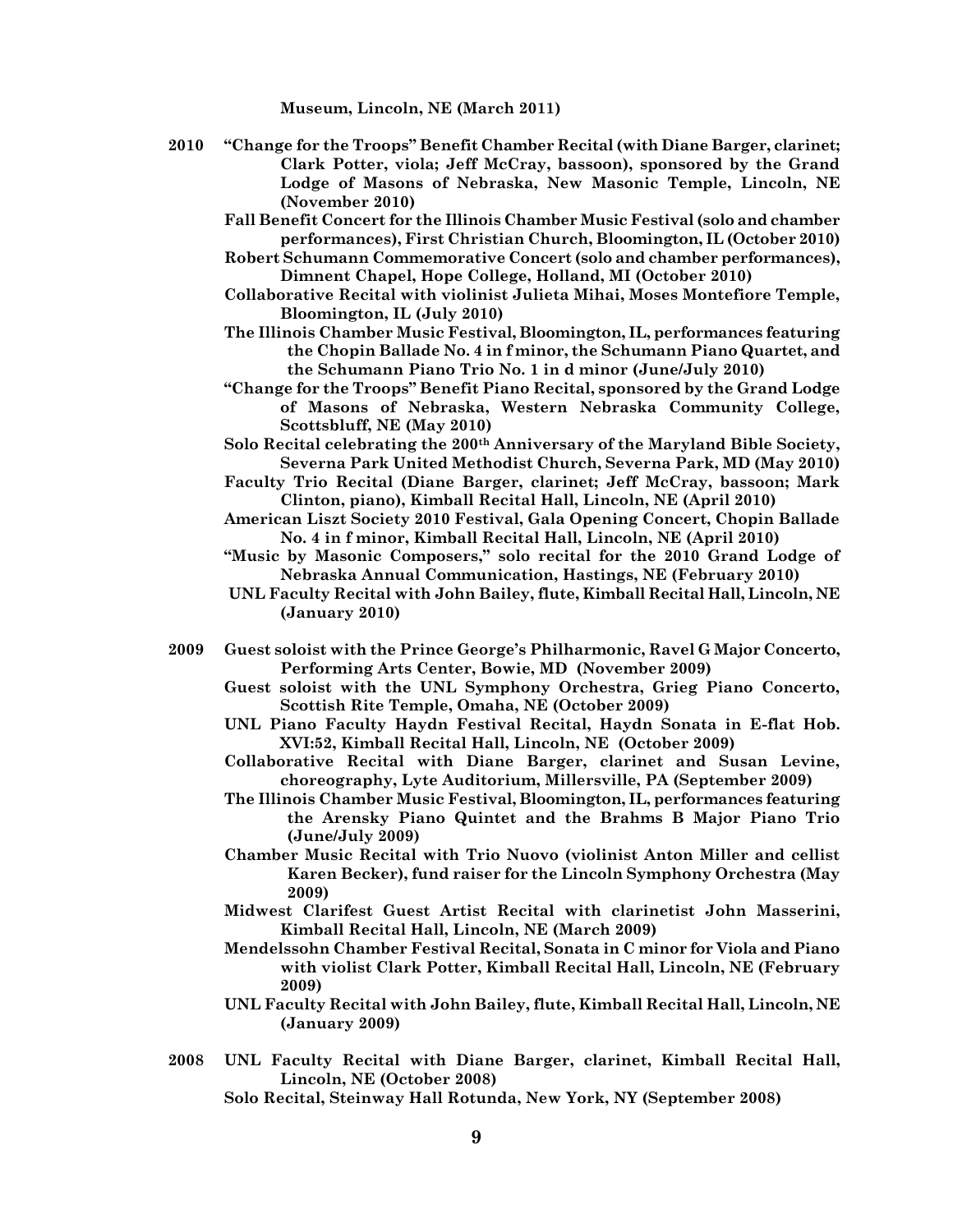- **Featured Guest Artist Recital, Seattle International Piano Festival and Competition, Benaroya Hall, Seattle, WA (September 2008)**
- **University of Nebraska-Lincoln Faculty Recital Series, Kimball Recital Hall, Lincoln, NE (September 2008)**
- *Soirée Française***, an evening of French vocal music with mezzo-soprano Anne Donnadieu and pianist Mark Clinton, Lied Center for the Performing Arts, Lincoln, NE (May 2008)**
- **The Illinois Chamber Music Festival Spring Concert Series, with performances in Holland, MI, Champaign, IL, and Bloomington, IL. Repertoire including: Mozart Piano Trio in C major, K. 548 and Dvorak Piano Quintet in A major, Op. 81 (April 2008)**
- **Guest soloist with the Lincoln Symphony Orchestra, Shostakovich First Piano Concerto, Kimball Hall, Lincoln, NE (February 2008)**
- **2007 Solo recital sponsored by the American Cathedral, Paris, France (November 2007)**
	- **Solo and chamber music recital, Western Illinois University, Macomb, IL (September 2007)**
	- **Ameropa International Chamber Music Festival, Prague, Czech Republic, performances at the Church of Sts. Simon and Judah and Suk Hall at the Rudolfinum. Repertoire including: Dvorak Slavonic Dances for piano four-hands, Martinu Sextet for Winds and Piano (July/August 2007)**
	- **Collaborative Recital with clarinetist Diane Barger, at the International Clarinet Association ClarinetFest, Vancouver, British Columbia (July 2007)**
	- **The Illinois Chamber Music Festival, on the campus of Illinois Wesleyan University, Bloomington, IL, performances featuring: the Dvorak Piano Quintet in A major and the Chausson Piano Trio in G minor (June 2007)**
	- **Trio Nuovo (with violinist Anton Miller and cellist Karen Becker), Piano Trios by Piazolla, Shostakovich, and Chausson, Organ Vespers Series, Omaha, NE (May 2007)**
	- **Solo recital sponsored by Sherman Clay Music and the Chopin Academy of Music, Shoreline Community College, Shoreline, WA (April 2007)**
	- **Guest soloist with the UNL Symphonic Band, Gershwin Rhapsody in Blue, Kimball Recital Hall, Lincoln, NE (April 2007)**
	- **"Masterworks of Masons" Concert at the Scottish Rite Temple, Gershwin Rhapsody in Blue with the UNL Symphonic Band, Lincoln, NE (April 2007)**
	- **Performances with the Illinois Symphony Piano Quintet, Brahms Quintet in F minor, Springfield, Bloomington, and Champaign, IL (March 2007)**
	- **UNL Faculty Recital with John Bailey, flute, Kimball Recital Hall (February 2007)**
- **2006 Guest soloist with the UNL Symphony Orchestra, Mozart Piano Concerto in D minor, K. 466, Kimball Recital Hall, Lincoln, NE (December 2006)**
	- **Guest soloist with the UNL Percussion Ensemble, Gillingham Concerto for Piano and Percussion Ensemble, Kimball Recital Hall, Lincoln, NE (November 2006)**
	- **Collaborative Recital with clarinetist Diane Barger, at the Community Music School of Webster University, St. Louis, MO (September 2006)**
	- **Ameropa International Chamber Music Festival, Prague Czech Republic,**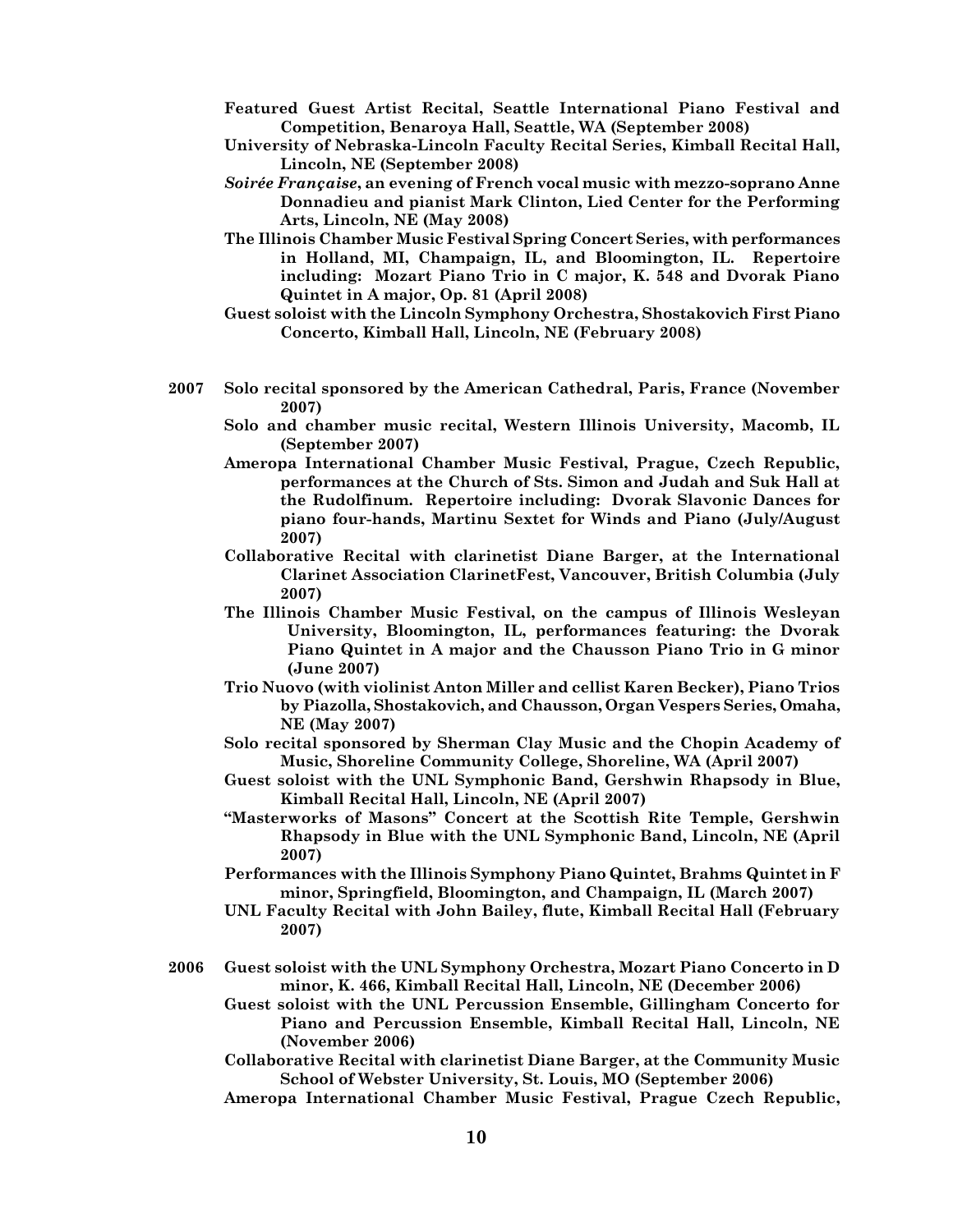**performances at the Church of St. Simon and Judah and Suk Hall at the Rudolfinum. Repertoire including: Mozart Sonata for Piano Fourhands in D major, Shostakovich Piano Trio No. 2 in E minor, Chausson**  *Chanson Perpétuelle* **for piano, voice and string quartet, and operatic excerpts with French mezzo-soprano Anne Donnadieu. (July/August 2006)**

- **The Illinois Chamber Music Festival, on the campus of Illinois Wesleyan University, Bloomington, IL, performances featuring: the Arensky D minor Piano Trio, Beethoven "Ghost" Piano Trio, Shostakovich Piano Trio No. 2 in E minor, and Brahms F minor Piano Quintet. (June 2006)**
- **Prince George's Philharmonic, Brahms Concerto No. 1 in D minor, Clarice Smith Center for the Performing Arts, College Park, MD (May 2006).**
- **Guest soloist with the Moran Woodwind Quintet, Martinu Sextet for Piano and Winds, Kimball Recital Hall, Lincoln, NE (March 2006)**
- **Trio Nuovo (with violinist Anton Miller and cellist Karen Becker), Piano Trios by Beethoven and Arensky, Kimball Recital Hall, Lincoln, NE (February 2006)**
- **UNL Guest Artist Recital, with mezzo-soprano Anne Donnadieu, cellist Karen Becker, and the Chiara String Quartet, Kimball Recital Hall, Lincoln, NE (February 2006)**
- **2005 Ameropa International Chamber Music Festival, Prague, Czech Republic (July/August 2005) performances at the Church of Sts. Simon and Judah, the chapel in the medieval castle of Brandys nad Labem, and the Rudolfinum. Repertoire including: Martinu Trio for Flute, Cello, and Piano, Schickele Piano Quartet, and the Arensky Piano Trio in D minor.** 
	- **UNL Chamber Music Institute, Opening Faculty Recital (July 2005)**
	- **Solo lecture/recital, 2005 American Liszt Society Spring Festival, Kimball Recital Hall, Lincoln, NE (April 2005)**
	- **San Antonio Symphony, Martinů Concerto for Two Pianos, Majestic Theater, San Antonio, TX (March 2005)**
	- **Concert Artists of Baltimore, Martinů Concerto for Two Pianos, Gordon Center for Performing Arts, Baltimore, MD (February 2005)**
	- **Piano Four-Hand Recital, Music at the Mansion Series, Garrett-Jacobs Mansion, Baltimore, MD (February 2005)**
	- **Lincoln Symphony Orchestra, Martinů Concerto for Two Pianos, Kimball Hall, Lincoln, NE (February 2005)**
- **2004 Piano Four-Hand Recital at the Festival de Piano de St. Tropez (November 2004)**
	- **Springfield (MO) Symphony Orchestra, Poulenc Concerto for Two Pianos, (September 2004)**
	- **UNL Chamber Music Institute, Opening Faculty Recital (July 2004)**
	- **Ohio State University Guest Artist Series, Works for Two Pianos and Percussion with the Pendulum Duo, (May 2004)**
- **2003 Duo Piano Recital at the Eglise Saint-Germain l'Auxerrois, sponsored by the Mayor of the First Arrondissement, Paris, France (December 2003)**
	- **Ameropa Chamber Music Festival, Prague, Czech Republic performances at the Rudolfinum, Klementinum, and Martinu Hall in Prague, as well as the chapel in the medieval castle of Brandys nad Labem (July/August 2003)**
	- **Midland-Odessa Symphony Orchestra, Mozart Concerto for Two Pianos in**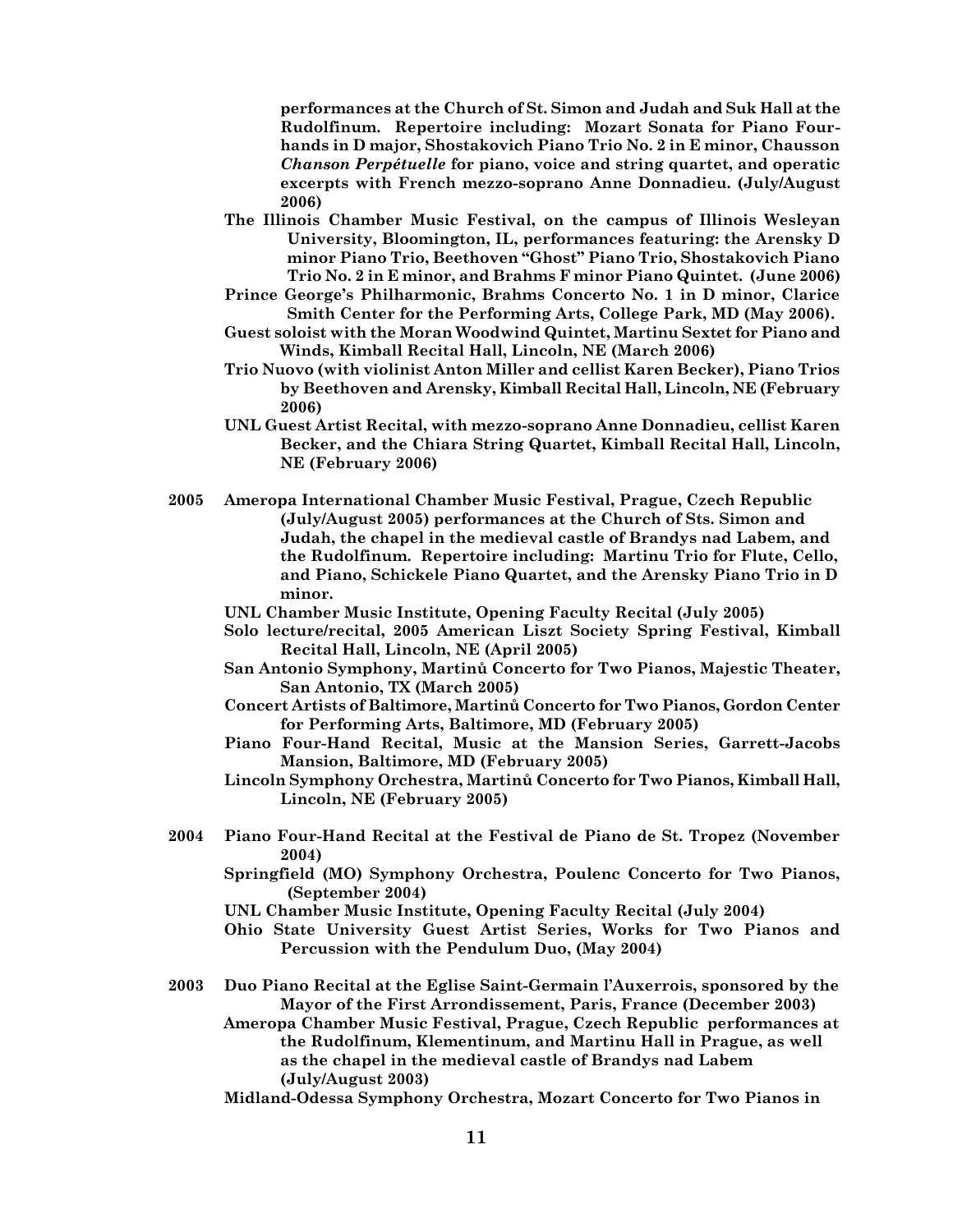**E-flat, Midland, TX (April 2003)**

**Lincoln Symphony Orchestra, Saint-Saëns** *Carnival of the Animals* **(February 2003)**

**2002 Ameropa Chamber Music Festival, Prague, Czech Republic performances at the Rudolfinum and Martinu Hall in Prague, as well as the Hotel Růže in Český Krumlov. Repertoire including: Bartok Sonata for Two Pianos and Percussion, Arensky Piano Quintet, Schubert Fminor Fantasy, Rosauro Marimba Concerto (July/August 2002) Concert Artists of Baltimore, Grieg Piano Concerto in A minor, Gordon Center for the Performing Arts, Baltimore, MD (November 2002)**

**2001 University of Nebraska-Lincoln, Faculty Recital Series, "Masterworks for Two Pianos by Brahms," Kimball Hall, Lincoln, Nebraska (April 2001) Works for Two Pianos by Bohuslav Martinu, faculty artist lecture-recital at the Ameropa 2001 Chamber Festival, Municipal Music School, Prague, Czech Republic (August 2001)**

- **2000 University of Nebraska-Lincoln, Faculty Recital Series San Antonio Chamber Music Society, McAllister Auditorium, San Antonio, Texas "Autour du Piano" Recital Series, Salle Cortot, Paris, France**
- **1999 Rice University, Guest Artist Series, Houston, Texas August to April Concert Series, Festival Hall, Roundtop, Texas Cypress Creek Foundation for the Arts, Sunday Promenade Series, Spring, Texas**
	- **UNL Piano Gala, dedication of Steinway Concert Grand, Kimball Hall, Lincoln, Nebraska**
	- **Talich Chamber Orchestra, Academy of Music, Martinů Hall, Prague, Czech Republic**
	- **University of Nebraska at Lincoln, "A Celebration of the Music of George Crumb"**
	- **The Murray Dranoff Foundation, Winner's Choice Concert, Lincoln Theater, Miami, Florida**

**1998 Lincoln Symphony Orchestra, Poulenc Concerto for Two Pianos, Kimball Hall, Lincoln, Nebraska La Maison Française, sponsored by the Embassy of France, Washington, DC University of Texas at Austin, Alumni Artist/Guest Artist Series, Austin, Texas University of Nebraska-Lincoln, Faculty Recital Series Friends of Music Series, Christ Episcopal Church, San Antonio, Texas The Brownville Concert Series, Brownville, Nebraska**

- **1997 University of Nebraska at Lincoln, Faculty Recital Series L'Heure Musicale de Marais (sponsored by Maison de l'Europe), Hôtel Coulanges, Paris Brevard Summer Music Festival, Transylvania Orchestra, Brevard, North Carolina**
- **1996 San Antonio Symphony Orchestra, Majestic Theater, San Antonio, Texas Dame Myra Hess Memorial Concert, Chicago Cultural Center**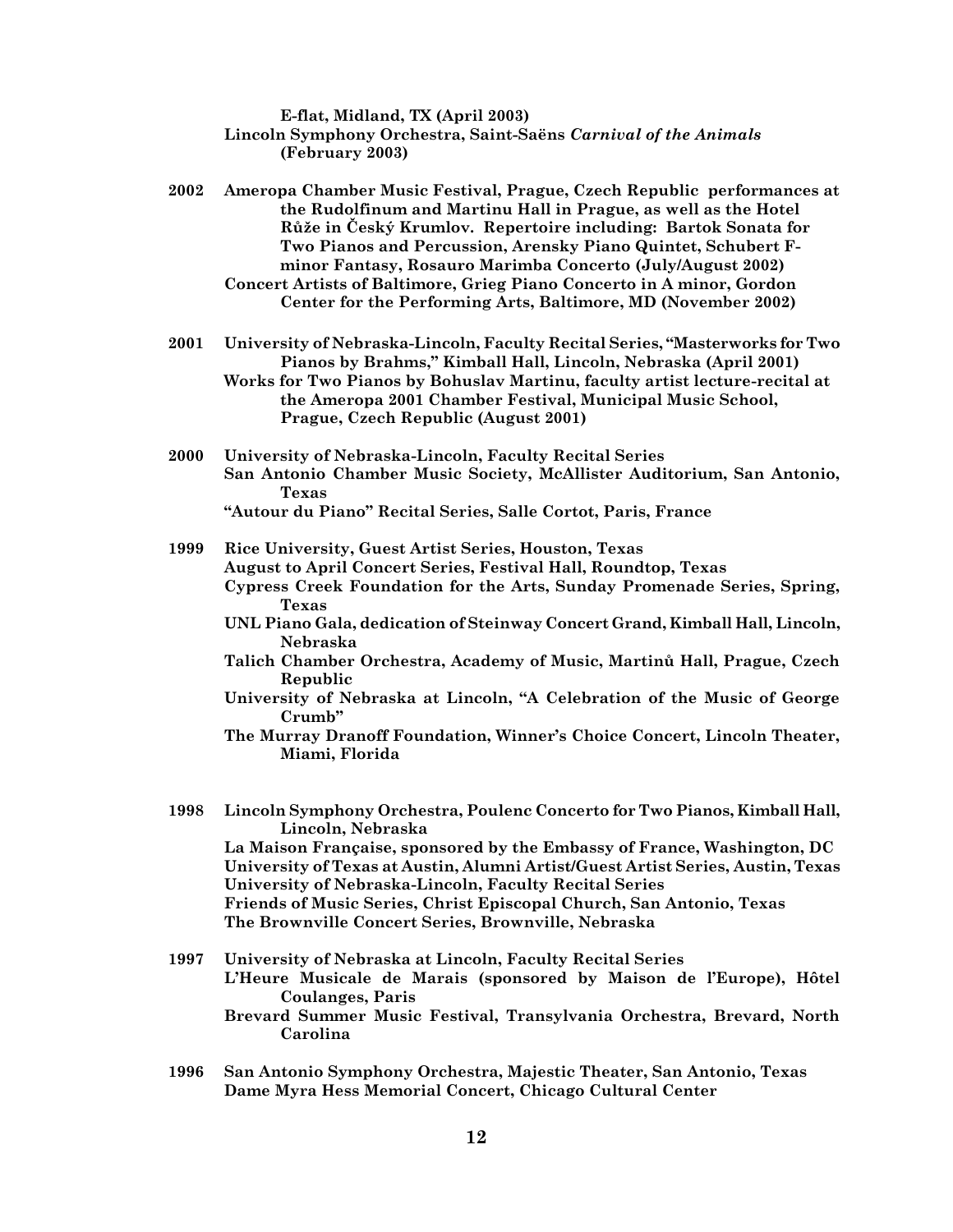**Salisbury Symphony Orchestra, Salisbury, Maryland University of Nebraska Symphony, Lincoln, Nebraska Drake University, Des Moines, Iowa Fairfield Concert Association, Fairfield, Iowa Green Valley Concert Association, Green Valley, Arizona Missouri Music Teachers Association State Convention, St. Louis, Missouri Nebraska Music Teachers Association State Convention, Hastings, Nebraska**

- **1995 University of Nebraska at Kearney, Guest Recital Series University of Nebraska at Lincoln, Faculty Recital Series National Federation of Music Clubs Biennial Convention, Wichita, Kansas ProPiano New York Recital Series, Weill Recital Hall at Carnegie Hall**
- **1994 Missouri Southern Community Orchestra, Joplin, Missouri University of Kansas at Lawrence, Swarthout Recital Hall, Visiting Artist Series Southwest Missouri State University, Guest Artist Recital University of Texas at Austin, Guest Artist Recital, Jessen Auditorium**
- **1993 Rice University, Distinguished Alumni Recital, Houston, Texas Northeast Missouri State University, Guest Artist Recital, Kirksville, Missouri College of the Ozarks, Guest Artist Series, Branson, Missouri**
- **1992 Missouri Southern State College, Faculty Recital Series, Joplin, Missouri**
- **1990 John Addison Concert Hall, Harmony Hall Regional Center (Steinway Concert Grand Dedicatory Recital), Ft. Washington, Maryland Jacksonville Summer Symphonette, Jacksonville, Florida U.S. Air Force Symphony Orchestra, Salisbury, Maryland Salisbury Symphony Orchestra, Salisbury, Maryland**
- **1987 Prince George's Philharmonic Orchestra, Largo, Maryland**
- **1985 National City Christian Church (Steinway Concert Grand Dedicatory Recital), Washington, DC Prince George's Philharmonic Orchestra, Largo, Maryland**
- **1983 Hochschule für darstellende Kunst "Mozarteum," Salzburg, Austria**
- **1981 National Symphony Orchestra, Kennedy Center Concert Hall, Washington, DC**
- **1978 Baltimore Symphony Orchestra, Lyric Theater, Baltimore, Maryland**

### **AWARDS/PRIZES**

**Akademia Music Award, Best Classical Album (Trio 402/"Conversations between Friends"), January 2018**

**Lincoln Symphony Orchestra "Golden Baton" Award, September 2014**

**UNL Teaching Council and UNL Parents Association, awarded "Certificate of Recognition for Contributions to Students," January 2009**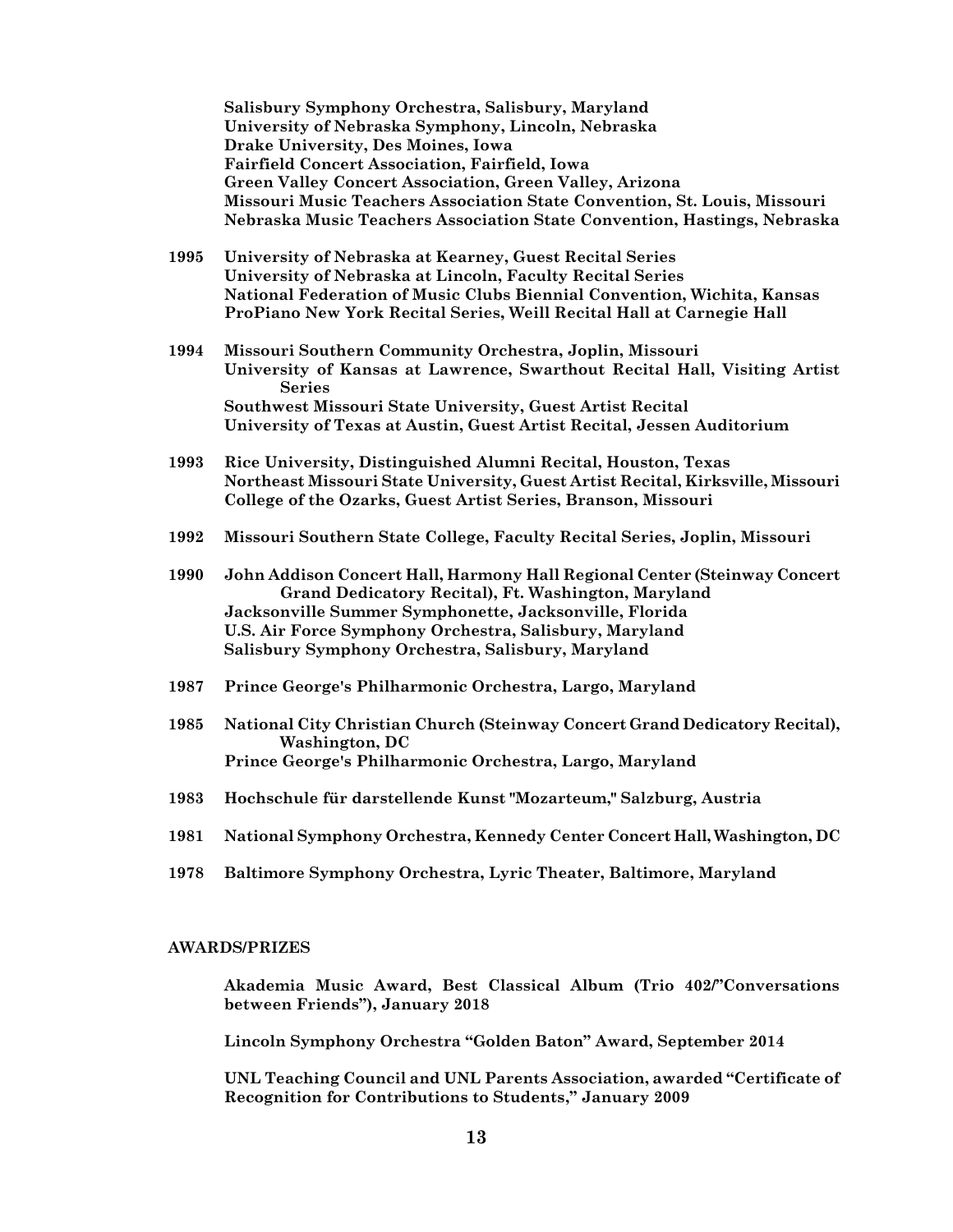**Editor's Choice Selection by Gramophone Magazine (for recording of two piano works by Germaine Tailleferre), November 1997**

**First Prize (Four-hand division), Concorso Internazionale «Carlo Soliva», Casale Monferrato, Italy (1996)**

**Fifth Murray Dranoff International Two Piano Competition, Alvin Perlman Foundation Prize (1996)**

**Top prize winner, National Federation of Music Clubs Ellis Duo Piano Competition (1995)**

**Winner, ProPiano New York Recital Series (1994)**

**Joanna Hodges Piano Conference and Competition, Robert Turk Award (1991)**

**William Kapell International Piano Competition, Baldwin Prize, Maurice Hinson Prize, and Prince George's County Arts Council Prize (1987)**

**Who's Who Among Students in American Universities and Colleges (1983)**

**First Prize, National Symphony Young Soloist Auditions (1980)**

**First Prize, Beethoven Society (Washington, DC) Young Pianist Competition (1980)**

**Second Prize, National Chopin Society Young Pianist Competition (1979)**

### **RECORDINGS**

- *"Play Pretty" Works by McAllister, Cohen, and Ciesla for two clarinets and piano, recorded with the Amicitia Duo (Diane Barger and Denise Gainey, clarinets), Potenza Music [release scheduled early 2020]*
- *Trio 402: Works by Hurlstone and Douglas for Bassoon, Clarinet, and Piano,*  **recorded with bassoonist Jeffrey McCray and clarinetist Diane Barger, Potenza Music [released 2017]**
- *"Bling Bling" Works by Scott McAllister for Clarinet, Piano (and other instruments***), recorded with clarinetist Diane Barger, Potenza Music [released 2012]**
- *Theodor Blumer: Woodwind Music, Vol. 3 (***John Bailey, Flute, Mark Clinton, Piano, Moran Woodwind Quintet), Crystal Records CD #757**
- *Works for Two Pianos by Germaine Tailleferre***, Élan Recordings CD # 82278**
- *Concertos for Two Pianos and Orchestra by Tailleferre, Poulenc, and Snyder***, Élan Recordings CD # 82298**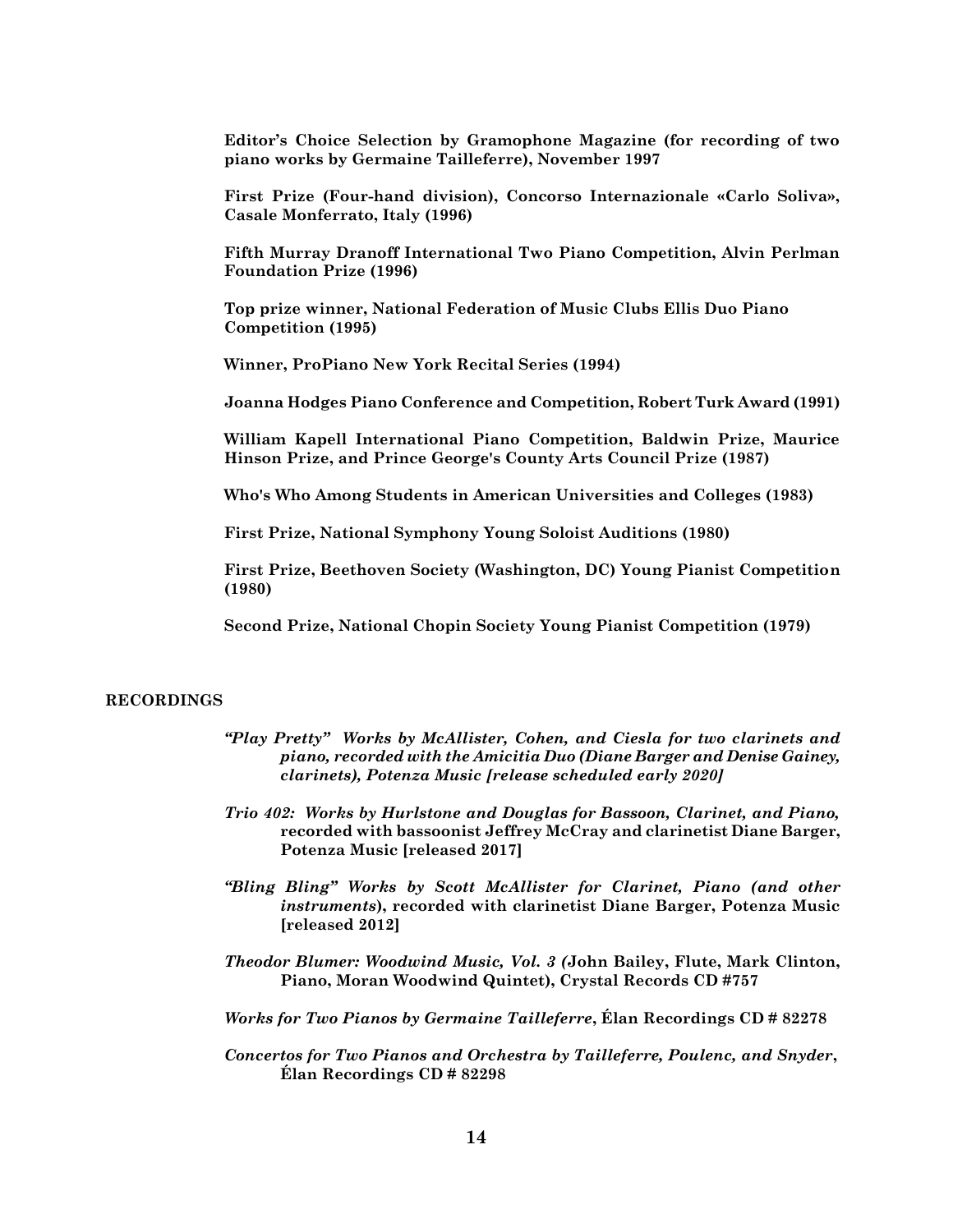*Works for Two Pianos and Percussion by Tailleferre, Bartok, Bowles, and Snyder***, Élan Recordings CD # 82404**

*New Music for Two Pianos* **(commissioned by the Murray Dranoff International Two Piano Competition), Vanguard Classics CD #106**

*Works for Two Pianos and Orchestra, Works for Two Pianos by Bohuslav Martinů***, Élan Recordings CD # 82422**

## **RADIO/TELEVISION PERFORMANCES**

- **2018 "Friday Live," NET Radio (Nebraska Public Radio), Lincoln, Nebraska "LNK Today" with Jack Mitchell, KLIN Radio, Lincoln, Nebraska**
- **2014 "Friday Live," NET Radio (Nebraska Public Radio), Lincoln, Nebraska Interview and Press Conference prior to the opening of the 2014 International Chamber Music Festival in Kyustendil, Bulgaria, (excerpts used by multiple local and national media outlets throughout Bulgaria), Kyustendil, Bulgaria**
- **2013 Interview and Press Conference prior to the opening of the 2013 International Chamber Music Festival in Kyustendil, Bulgaria, (excerpts used by multiple local and national media outlets throughout Bulgaria), Kyustendil, Bulgaria**
- **2012 "Friday Live," NET Radio (Nebraska Public Radio), Lincoln, Nebraska**
- **2011 "Friday Live," NET Radio (Nebraska Public Radio), Lincoln, Nebraska**
- **2010 "Friday Live," NET Radio (Nebraska Public Radio), Lincoln, Nebraska**
- **2009 "Friday Live," NET Radio (Nebraska Public Radio), Lincoln, Nebraska**
- **2008 "Friday Live," NET Radio (Nebraska Public Radio), Lincoln, Nebraska "Lincoln's Morning News," KLIN Radio, Lincoln Nebraska "The News at Noon," KOLN-TV (CBS affiliate), Lincoln, Nebraska "Eyewitness News Midday," KLKN (ABC affiliate), Lincoln, Nebraska**
- **2007 "Live from the Mill," NET Radio (Nebraska Public Radio), Lincoln, Nebraska**
- **2006 "Live from the Mill," NET Radio (Nebraska Public Radio), Lincoln, Nebraska "Lincoln's Morning News" with Dwight Lane, KLIN Radio, Lincoln, Nebraska "Live with Mark and Kelly," KFOR Radio, Lincoln, Nebraska**
- **2005 "Live from the Mill," NET Radio (Nebraska Public Radio), Lincoln, Nebraska "Noon Forum," KOLN/KGIN-TV (CBS affiliate), Lincoln, Nebraska "Symphony Spotlight," KPAC-FM, San Antonio, Texas**
- **2004 "Live from the Mill," NET Radio (Nebraska Public Radio), Lincoln, Nebraska "Noon Forum," KOLN/KGIN-TV (CBS affiliate), Lincoln, Nebraska**
- **2003 "Live from the Mill," KUCV-FM (Nebraska Public Radio), Lincoln, Nebraska**
- **2001 NPRN Fall 2001 Fund Drive, "An Evening with the Clinton/Narboni Duo"**
- **2000 "Performance Today," syndicated on National Public Radio, Washington, DC**
- **1999 "Live from the Mill," KUCV-FM (Nebraska Public Radio), Lincoln, Nebraska**
- **1998 "The Kostraba Conundrum," WBAA-FM, West Lafayette, Indiana "Lincoln Live," KFOR-AM, Lincoln Nebraska Nebraska Public Radio Network, Host for a Day (June 11, 1998)**
- **1997 "Performance Today," syndicated on National Public Radio, Washington, DC "The Piano," KPAC-FM, San Antonio, Texas "Musical Happenings," KKHI-FM, San Francisco, California**
- **1996 "Symphony Spotlight," KPAC-FM, San Antonio, Texas**
	- **WSCL-FM, Salisbury, Maryland**
- **1995 "Peabody in Concert," WJHU-FM, Baltimore, Maryland "Performance Today," syndicated on National Public Radio, Washington, DC**
- **1994 "Bright Spot," KOAM-TV, CBS affiliate, Joplin, Missouri**